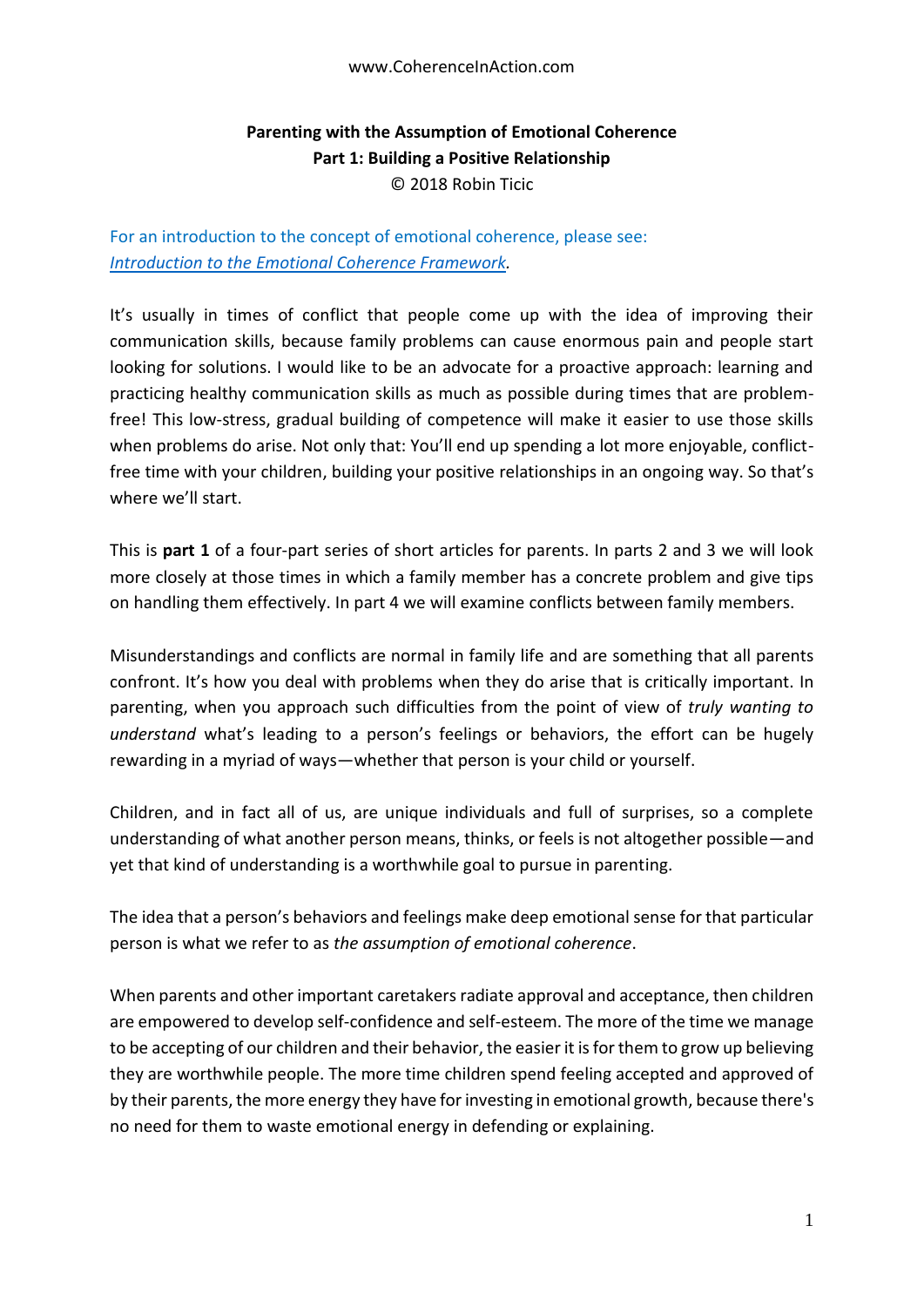Children need to learn how to recognize what they're feeling and that it's okay to talk about those feelings. If you get into the habit of observing and commenting on your child's positive emotions, he or she will learn from you as a role model that it's okay to talk about feelings. Both you and your child will develop this skill on an ongoing basis and it will feel more and more natural. Then when there are problems, it's that much less difficult to talk about the more uncomfortable sorts of feelings.

If your six-year-old has just received a party invitation from her best friend, and you notice how pleased she looks, you can say "You seem really happy about that birthday party invitation!" She will feel seen and heard and accepted with her happy emotions. This way of mirroring in words what you believe another person is expressing is often called *active listening*.

If your ten-year-old gets a better grade than he expected on a math test, and he seems surprised and proud, you can comment to him "You're surprised that you got such a good grade on the math test. You look proud!" Even if you're not quite on the right track, no matter: If your child is accustomed to this natural way of acknowledging feelings, he will feel free to offer a course correction. Accept this new information gratefully.

According to a small survey I did, the characteristic that teens most wished they could improve about their parents was their ability to be good listeners. In fact, this was true of "grownup children" as well, when they looked back on their own childhoods and parents.

It's very smart to pay attention to children when they're behaving in ways that please you, and it can make your life easier. Children realize quickly that they don't have to make trouble in order to get your attention!

The flip side of this is that your child can get to know you better in a very pleasant way if you get into the habit of telling him or her how *you* feel when you have no complaints. We tend to air our gripes easily when something doesn't please us, but it's not natural for most of us to talk about our feelings when everything's okay.

If your son has brought all his belongings back from a camping expedition, he'll be glad to hear about your positive feelings: "I can really depend on you to look after your belongings! I feel good about letting you take things on a trip when I know you'll bring them all back."

As you're relating something positive, try stating your own feelings rather than presenting your opinion as if it were fact. For instance, "I really like that poem you wrote for the class project" is a very different statement from "That's a good poem you wrote for the class project," even if they appear similar on the surface. When you're expressing your own subjective experience, you're sharing an important part of yourself, rather than asserting